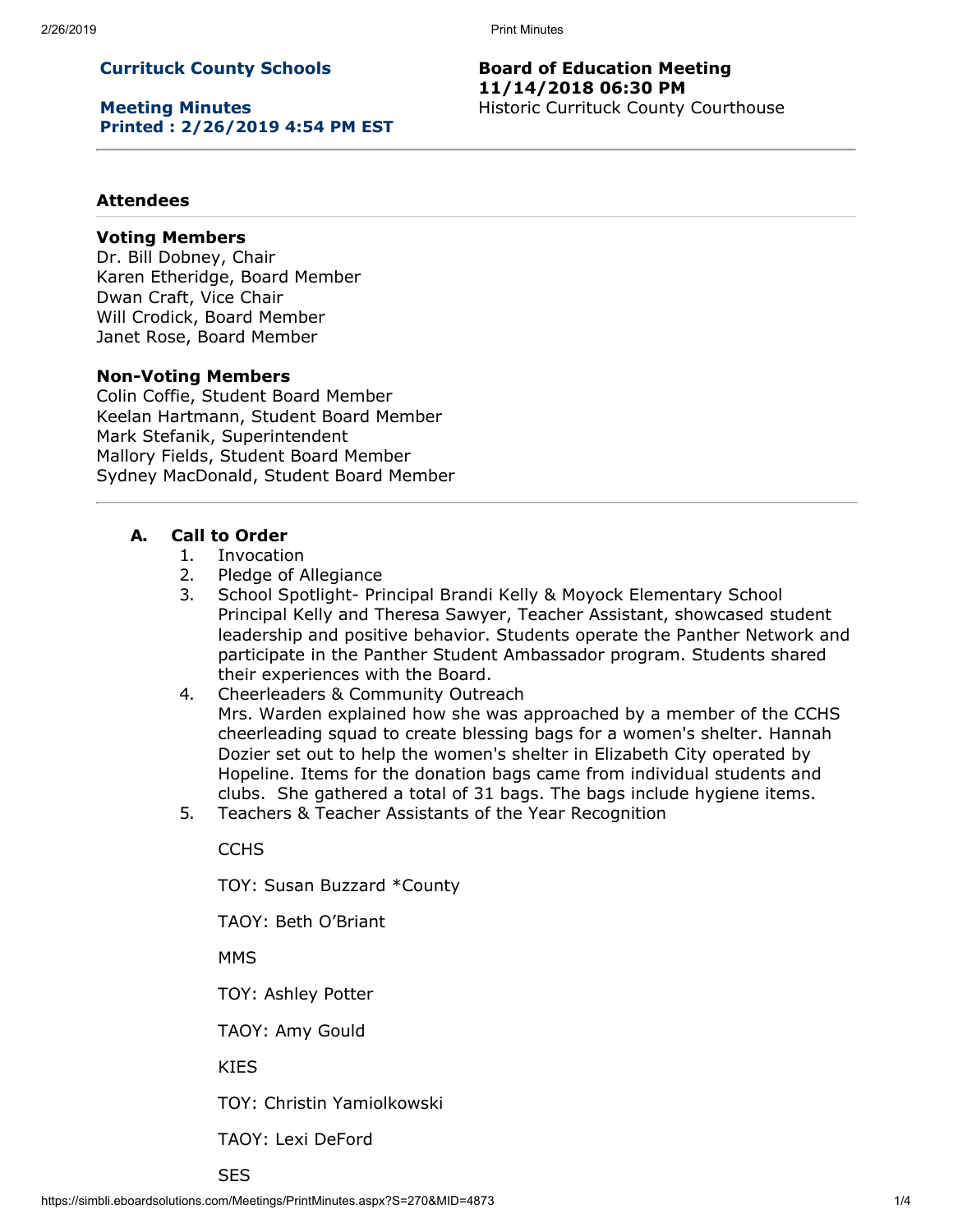TOY: Tami Harsh

TAOY: Whitney Irizarry

GES

TOY: Jessica Prayer

TAOY: Dawn Wimmer

**JPKEC** 

TOY: Sue Boone

TAOY: Lauren Woods

**CCMS** 

TOY: Bob Struhar

TAOY: Peggy Wood

MES

TOY: Bea Winstead

TAOY: Julia Sarver \*County

**CES** 

TOY: Megan Mattera

TAOY: Jessica Montanye

JES

TOY: Sarah Perrel

TAOY: Ashley Pritchett

6. Principal of the Year Recognition Principal Angel Lasher, WT Griggs Elementary

# **B. Approval of Agenda (Action)**

Motion made by: Dwan Craft Motion seconded by: Janet Rose Voting: Unanimously Approved

# **C. Public Comment Session** With no comments the session was closed.

# **D. Student Board Member Report**

The students reported on school events during the holiday season, athletics and competitions.

# **E. Field Trip Requests:**

- 1. CCHS- Cross Country Regionals, Newport, NC Oct. 26-27 2018
- 2. CCHS- Cross Country State Championship, Lexington, NC Nov. 2-3, 2018
- 3. CCHS Volleyball State Championship, Raleigh, NC Nov. 2-3 2018
- 4. CCHS Cheer Competition, Wilmington, NC Nov. 16-17, 2018

# **F. Consent Agenda (Action)**

Motion made by: Dwan Craft Motion seconded by: Will Crodick